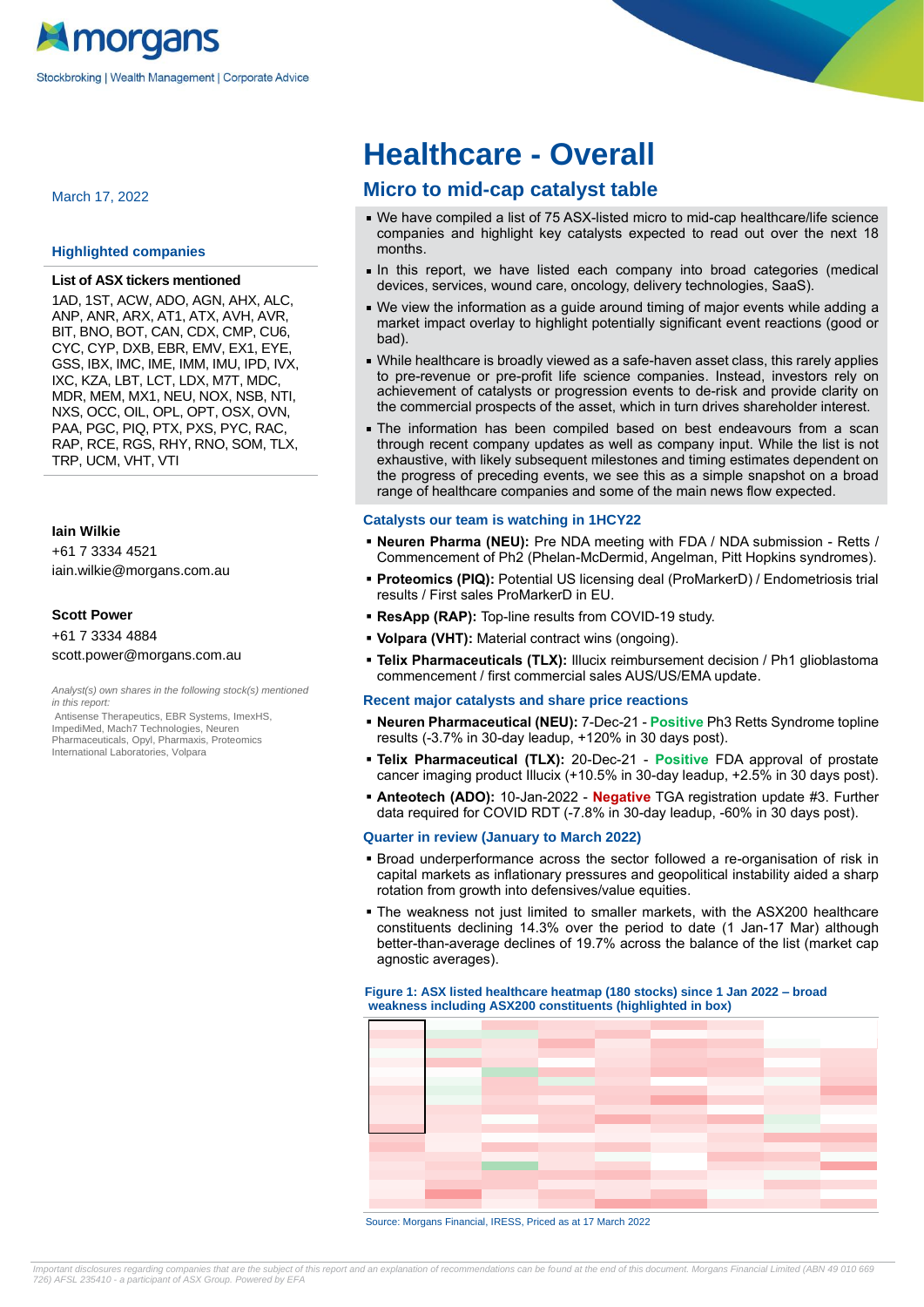

## **Figure 2: Bone**

|     |                                                                                                                                  |                |  |                                  |  |                                                                                       |                |                                                                                                                                                       |                                      | Potential impact: Minor | <b>Mid</b>                                                                                                   | Significant |  |
|-----|----------------------------------------------------------------------------------------------------------------------------------|----------------|--|----------------------------------|--|---------------------------------------------------------------------------------------|----------------|-------------------------------------------------------------------------------------------------------------------------------------------------------|--------------------------------------|-------------------------|--------------------------------------------------------------------------------------------------------------|-------------|--|
|     |                                                                                                                                  |                |  | Share price movement (%)         |  |                                                                                       |                |                                                                                                                                                       | <b>Estimated timing on catalysts</b> |                         |                                                                                                              |             |  |
|     | Ticker $\sqrt{\ }$ Company Name $\sqrt{\ }$ (A\$m) $\sqrt{\ }$ 1M $\sqrt{\ }$ 3M $\sqrt{\ }$ 6M $\sqrt{\ }$ 12M $\sqrt{\ }$ 1Q22 | <b>Mkt Cap</b> |  |                                  |  | $\overline{z}$ 2Q22                                                                   | $\vert$ = 1H22 |                                                                                                                                                       | $\overline{\phantom{a}}$ 3Q22        | $\overline{4}$ 4Q22     | $\vert$ = 2H22                                                                                               | 1H2023      |  |
| OCC | Orthocell Ltd                                                                                                                    | $77 -$         |  | $8.2 - 24.3 - 21.2 - 25.0$       |  | Remplir: nerve<br>regeneration: Final 24<br>month results                             |                | Striate: Engage US<br>marketing and<br>distribution partner<br>(CY22)                                                                                 |                                      |                         | Remplir: AUS market<br>authorisation / Striate:<br>Engage US marketing<br>and distribution partner<br>(CY22) |             |  |
| OSX | Osteopore Ltd.                                                                                                                   |                |  | $22$ - 11.9 - 15.9 - 40.3 - 58.9 |  | PAK: DRAP craniofacial<br>product approval / CHE:<br>Craniofacial product<br>approval |                | US: Lodge $510(k)$<br>orthopaedic application /<br>AUS: AP market<br>access for orthopaedic<br>application / COL:<br>craniofacial product<br>approval |                                      |                         | EU approval for custom<br>made device / China:<br>initiate market entry                                      |             |  |

Source: Morgans estimates, company data, FACTSET, Prices as at 17 March 2022

#### **Figure 3: Cardiovascular**

|        |                      |         |      |         |                          |      |         |                                |                         | Potential impact: Minor                    | Mic                 | Significant            |
|--------|----------------------|---------|------|---------|--------------------------|------|---------|--------------------------------|-------------------------|--------------------------------------------|---------------------|------------------------|
|        |                      |         |      |         | Share price movement (%) |      |         |                                |                         | <b>Estimated timing on catalysts</b>       |                     |                        |
|        |                      | Mkt Cap |      |         |                          |      |         |                                |                         |                                            |                     |                        |
| Ticker | Company Name         | (A\$m)  | 1M   | 3M      | 6M                       | 12M  | ⊤  1Q22 | $\overline{2}$ 2Q22            | 1H <sub>22</sub>        | $\overline{5}$ 3Q22<br>$\overline{9}$ 4Q22 | $\overline{2}$ 2H22 | 1H2023                 |
| AVR    | Anteris Technologies | 240     | 22.0 | 99.0    | 114.4                    | 36.8 |         |                                | DurAVR - Aortic         |                                            |                     |                        |
|        | Ltd.                 |         |      |         |                          |      |         |                                | Stenosis results - n=10 |                                            |                     |                        |
|        |                      |         |      |         |                          |      |         | <b>AUS/EU totally leadless</b> |                         |                                            |                     |                        |
| EBR    | <b>EBR Systems</b>   | 175     | 6.8  | $-25.3$ |                          |      |         | study commence /               | Complete recruitment    |                                            | Top line results -  | Submit PMA application |
|        |                      |         |      |         |                          |      |         | <b>ACCESS-CRT study</b>        | SOLVE pivotal trial     |                                            | SOLVE trial         | for US approval        |
|        |                      |         |      |         |                          |      |         | commencement                   |                         |                                            |                     |                        |
|        |                      |         |      |         |                          |      |         |                                |                         |                                            |                     |                        |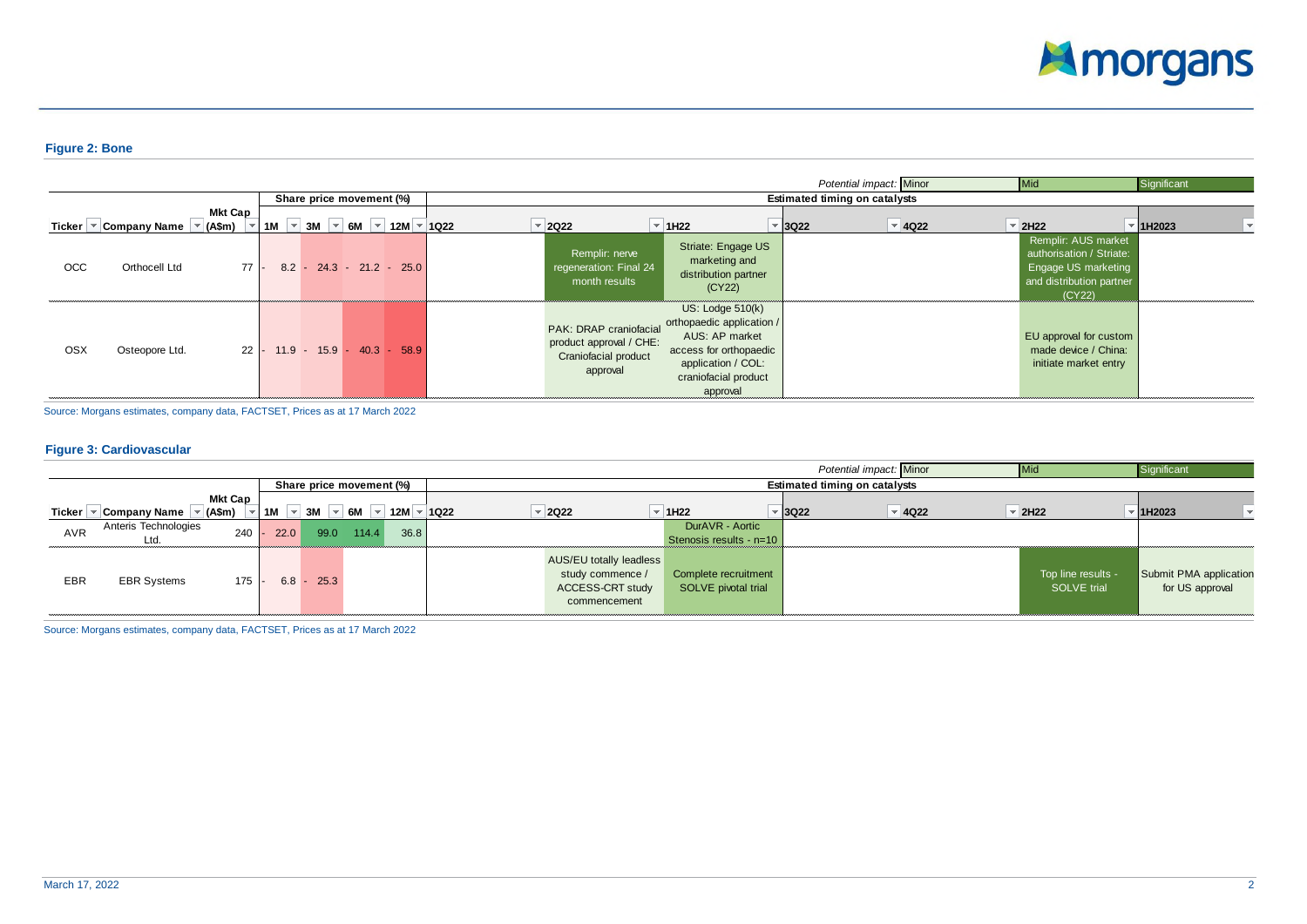

# **Figure 4: Central Nervous System (CNS)**

|            |                                                      |                                            |               |         |                                                               |               |                                           |                                                       |                                                                                                              | Potential impact: Minor              |                                                                         | <b>Mid</b>                                                                                                        | Significant                                                                                                                              |
|------------|------------------------------------------------------|--------------------------------------------|---------------|---------|---------------------------------------------------------------|---------------|-------------------------------------------|-------------------------------------------------------|--------------------------------------------------------------------------------------------------------------|--------------------------------------|-------------------------------------------------------------------------|-------------------------------------------------------------------------------------------------------------------|------------------------------------------------------------------------------------------------------------------------------------------|
|            |                                                      |                                            |               |         | Share price movement (%)                                      |               |                                           |                                                       |                                                                                                              | <b>Estimated timing on catalysts</b> |                                                                         |                                                                                                                   |                                                                                                                                          |
|            | Ticker $\sqrt{\ }$ Company Name $\sqrt{\ }$ (A\$m)   | <b>Mkt Cap</b><br>$\overline{\phantom{a}}$ |               |         | 1M $\sqrt{ }$ 3M $\sqrt{ }$ 6M $\sqrt{ }$ 12M $\sqrt{ }$ 1Q22 |               |                                           | $\overline{2}$ 2Q22                                   | $\vert$ = 1H22                                                                                               | $\overline{5}$ 3Q22                  | $\vert \cdot \vert$ 4Q22                                                | $\overline{2}$ 2H22                                                                                               | 1H2023                                                                                                                                   |
| <b>ACW</b> | Actinogen Medical<br>Limited                         | 146 l                                      |               |         | $28.7 - 36.9 - 18.0$                                          | 141.2         | Ph <sub>2</sub> Fragile-X<br>commencement | Ph 2 Part A - Mild<br>Cognitive Impairment<br>results |                                                                                                              |                                      |                                                                         | Biomarker results for<br>mild AD                                                                                  |                                                                                                                                          |
| AGN        | Argenica<br>Therapeutics                             | 42                                         | 22.3          | $-20.1$ | 43.8                                                          |               |                                           | Ethics approval / Ph1<br>trial commencement           | ARG-007:<br>pharmacokinetics +<br>GLP safety and tox                                                         |                                      |                                                                         | Ph1 results                                                                                                       |                                                                                                                                          |
| <b>BNO</b> | <b>Bionomics Ltd</b>                                 | 92                                         | $20.0 -$      |         | $49.6 - 60.0 - 71.7$                                          |               |                                           |                                                       |                                                                                                              |                                      | Ph2 top-line results -<br><b>Acute Social Anxiety</b><br>Disorder (SAD) |                                                                                                                   | Ph2b top-line results -<br><b>PTSD</b>                                                                                                   |
| <b>IXC</b> | Invex Therapeutics<br>Ltd.                           | 41                                         |               |         | $9.2 - 18.0 - 20.4 - 31.4$                                    |               |                                           |                                                       | MHRA / EMA / FDA<br>Ph3 acceptance                                                                           |                                      |                                                                         |                                                                                                                   |                                                                                                                                          |
| <b>LCT</b> | Living Cell<br>Technologies Ltd.                     | 6                                          | 20.0          | $\sim$  |                                                               | $42.9 - 60.8$ |                                           |                                                       |                                                                                                              |                                      |                                                                         | NTCELL 3rd trial - GMP<br>manufacturing<br>commencement                                                           |                                                                                                                                          |
| <b>NEU</b> | Neuren<br>Pharmaceuticals<br>Limited                 | 516                                        | 2.6           | 9.0     | 92.3                                                          | 206.5         | Pre NDA meeting with<br><b>FDA</b>        |                                                       | NDA submission - Retts<br>/ Commencement of<br>Ph2 (Phelan-McDermid,<br>Angelman, Pitt Hopkins<br>syndromes) |                                      |                                                                         | <b>PARTIAL milestones</b><br>from Rett partnership &<br>PRV voucher<br>$(-A$111m) - spread$<br>across 2H22 & 1H23 | FDA approval of NDA for<br>Rett / US Launch /<br>Balance of milestone<br>payments in Retts / Ph2<br>results NNZ-2591 in 4<br>indications |
| <b>NSB</b> | Neuroscientific<br><b>Biopharmaceuticals</b><br>Ltd. |                                            | $39 - 14.1 -$ | $9.8 -$ | 38.9                                                          | 14.6          | HREC approval Ph1 -<br>neurology          |                                                       | Ph1 recruitment<br>/commencement -<br>Neurology                                                              |                                      |                                                                         | HREC / recruitment /<br>commencement Ph1<br>oculary study                                                         |                                                                                                                                          |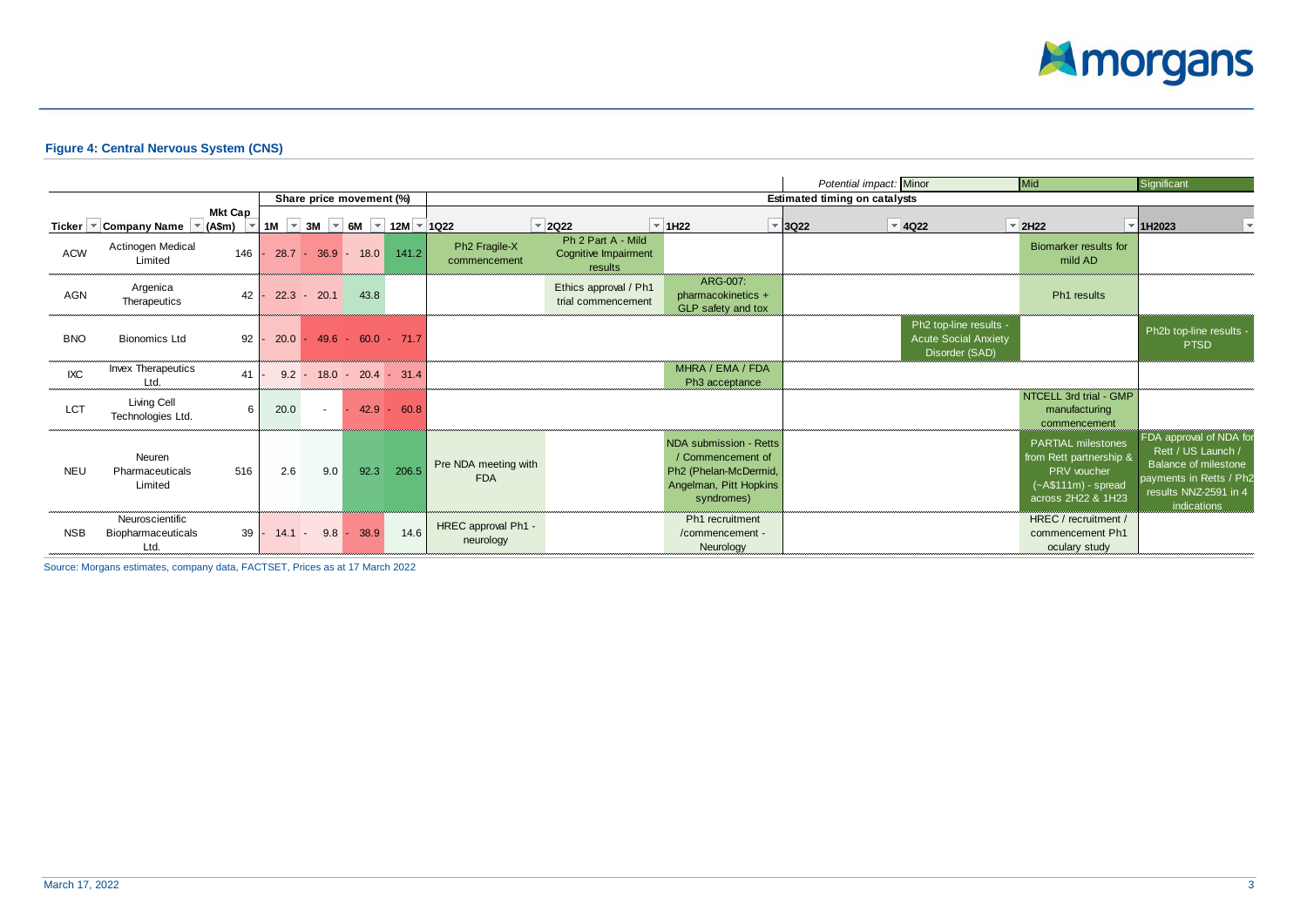

# **Figure 5: Devices**

|            |                                                                |                 |      |             |                            |                                                               |                                                                                        |                                                         |                                                                                                                                                          | Potential impact: Minor                                                                                  |                                  | Mid                                                                           | Significant                               |
|------------|----------------------------------------------------------------|-----------------|------|-------------|----------------------------|---------------------------------------------------------------|----------------------------------------------------------------------------------------|---------------------------------------------------------|----------------------------------------------------------------------------------------------------------------------------------------------------------|----------------------------------------------------------------------------------------------------------|----------------------------------|-------------------------------------------------------------------------------|-------------------------------------------|
|            |                                                                |                 |      |             | Share price movement (%)   |                                                               |                                                                                        |                                                         |                                                                                                                                                          | <b>Estimated timing on catalysts</b>                                                                     |                                  |                                                                               |                                           |
|            |                                                                | <b>Mkt Cap</b>  |      |             |                            |                                                               |                                                                                        |                                                         |                                                                                                                                                          |                                                                                                          |                                  |                                                                               |                                           |
|            | Ticker $\sqrt{\ }$ Company Name $\sqrt{\ }$ (A\$m) $\sqrt{\ }$ |                 |      |             |                            | 1M $\sqrt{ }$ 3M $\sqrt{ }$ 6M $\sqrt{ }$ 12M $\sqrt{ }$ 1Q22 |                                                                                        | $\sqrt{2}$ 2Q22                                         | $\sqrt{2}$ 1H22                                                                                                                                          | $\sqrt{8}$ 3Q22                                                                                          | $\overline{\phantom{a}}$ 4Q22    | $\vert \cdot \vert$ 2H22                                                      | $\vert$ 1H2023                            |
| <b>CDX</b> | CardieX Limited                                                | 49              |      |             |                            | $2.2 - 11.8 - 27.4 - 34.8$                                    | Move to consumer<br>market (release of<br>Mobvoi smartwatch<br>incorporating CDX tech) |                                                         | Sales progression                                                                                                                                        |                                                                                                          |                                  | FDA approval: Pulse<br>device / FDA approval:<br><b>CONNEQT Band</b>          |                                           |
| <b>CMP</b> | Compumedics<br>Limited                                         | 54              |      |             |                            | $16.4 - 22.8 - 27.4 - 24.7$                                   |                                                                                        |                                                         | Sales progression                                                                                                                                        |                                                                                                          |                                  | Sales progression                                                             |                                           |
| <b>CYC</b> | <b>Cyclopharm Limited</b>                                      | 152             |      |             |                            | $1.2 - 4.1 - 8.5 - 36.3$                                      |                                                                                        |                                                         |                                                                                                                                                          | FDA CRL response<br>submission                                                                           |                                  |                                                                               | FDA review of CRL                         |
| EMV        | <b>EMvision Medical</b><br>Devices Ltd.                        | 149             |      |             | $4.7 - 27.9 - 34.3 - 27.1$ |                                                               |                                                                                        |                                                         | 1st Gen portable brain<br>scanners manufactured<br>and tested / Clinical<br>study prep (Ethics,<br>protocols, reg<br>engagement /<br><b>COMMENCEMENT</b> | Patient enrolment and<br>study update                                                                    |                                  | Industry / Commercial<br>collaboration                                        |                                           |
| EYE        | Nova Eye Medical<br>Ltd                                        |                 |      |             |                            | $30$ - 19.6 - 35.9 - 49.4 - 38.8                              |                                                                                        |                                                         | Sales progression                                                                                                                                        |                                                                                                          |                                  | Sales progression                                                             |                                           |
| LBT        | <b>LBT</b> Innovations<br>Limited                              | 29 <sup>1</sup> |      |             |                            | $9.1 - 7.2 - 37.9 - 5.3$                                      |                                                                                        |                                                         | Sales progression /<br>urine analysis models<br>launched                                                                                                 | Initial use of<br>antimicrobial resistance<br>analysis module /<br>Product expansion to<br>new verticals |                                  | Sales progression /<br><b>Restructured EU</b><br>channel partner<br>agreement |                                           |
| MX1        | Micro-X Ltd.                                                   | 76              |      |             |                            | $25.0 - 38.9 - 44.1 - 52.2$                                   |                                                                                        | CE Mark approval for<br>Rover                           |                                                                                                                                                          |                                                                                                          |                                  |                                                                               |                                           |
| NTI        | Neurotech<br>International Ltd.                                | 36              |      | $4.0 - 8.8$ |                            | $15.6 - 21.2$                                                 |                                                                                        | Phase I/II results in ASD                               |                                                                                                                                                          | Commence Phill multi-<br>cohort trial in ASD                                                             |                                  |                                                                               |                                           |
| OIL        | Optiscan Imaging<br>Limited                                    | 90              |      |             |                            | $3.6 - 23.7 - 38.3 - 37.0$                                    | Finalise validation ad<br>clinical activities                                          | 510(k) submission for<br>oral cancer device             |                                                                                                                                                          |                                                                                                          | FDA clearance for oral<br>cancer |                                                                               |                                           |
| OVN        | Oventus Medical Ltd.                                           | 11 <sup>1</sup> |      |             |                            | $36.2 - 46.3 - 60.0 - 78.0$                                   |                                                                                        |                                                         | Sales progression                                                                                                                                        |                                                                                                          |                                  | Sales progression                                                             |                                           |
| PGC        | Paragon Care<br>Limited                                        | 285             | 21.6 | 38.5        | 42.9                       | 95.7                                                          |                                                                                        |                                                         | Sales progression                                                                                                                                        |                                                                                                          |                                  | Sales progression                                                             |                                           |
| <b>RNO</b> | <b>Rhinomed Limited</b>                                        | 48              |      |             | $22.9 - 28.8 - 47.1$       | 54.2                                                          |                                                                                        |                                                         | Rhinoswab<br>commercialisation                                                                                                                           |                                                                                                          |                                  |                                                                               |                                           |
| SOM        | Somnomed Limited                                               | 145             |      |             |                            | $7.4 - 21.3 - 18.6 - 7.9$                                     |                                                                                        |                                                         | Sales progression                                                                                                                                        |                                                                                                          |                                  | Launch of technology<br>enabled sleep device                                  |                                           |
| <b>UCM</b> | Uscom Limited                                                  | 19              |      |             |                            | $ -$ 10.0 $-$ 23.1 $-$ 35.5                                   |                                                                                        |                                                         | Sales progression                                                                                                                                        |                                                                                                          |                                  | Sales progression                                                             |                                           |
| VTI        | Visioneering<br>Technologies Inc                               | $16 -$          |      |             |                            | $12.7 - 25.0 - 28.5 - 61.7$                                   |                                                                                        | Complete enrollment of<br>the PROTECT Clinical<br>Study |                                                                                                                                                          | <b>PROTECT Clinical</b><br>Study (interim) release -<br>one year data                                    |                                  |                                                                               | 1-year follow up results<br>PROTECT study |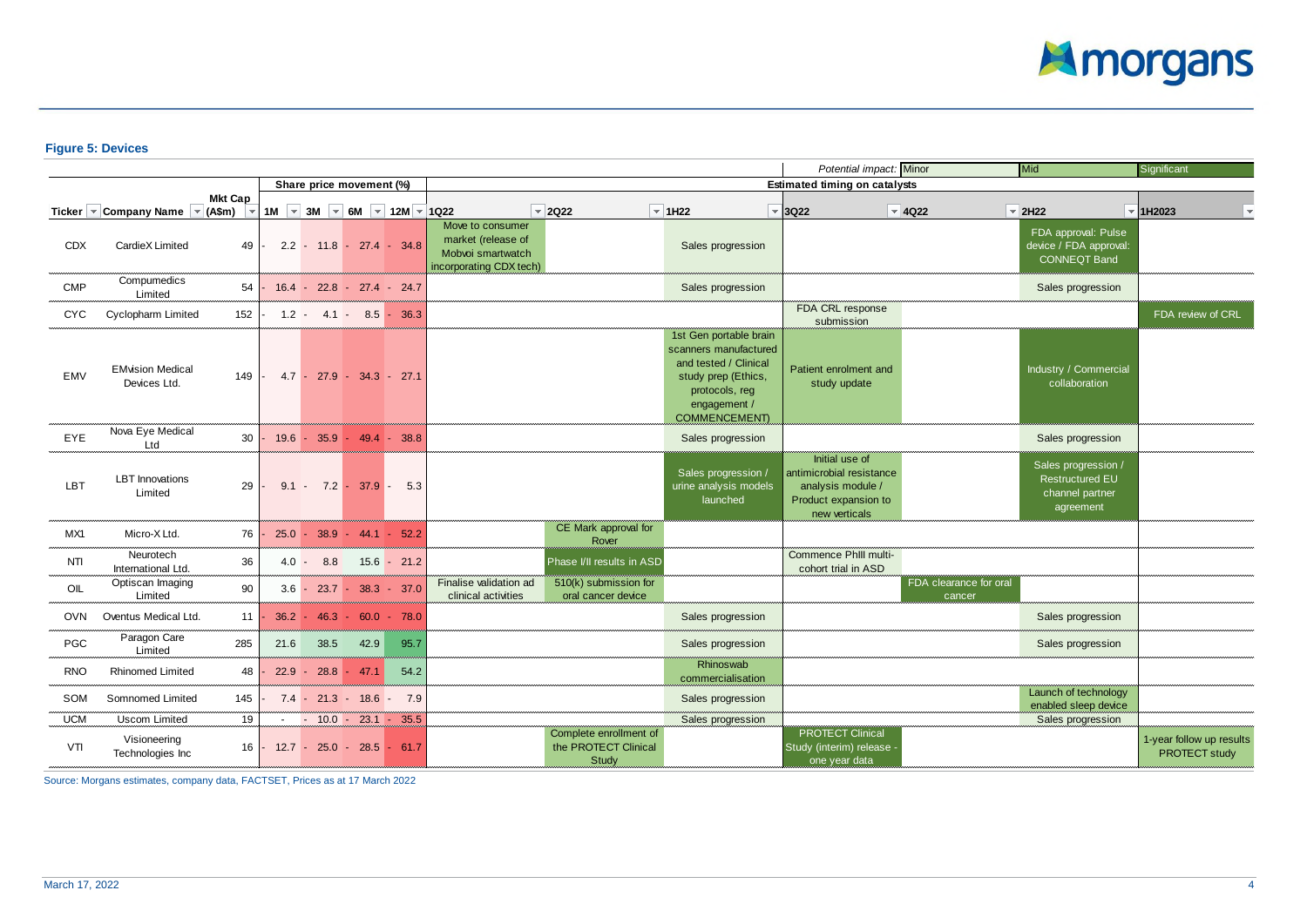

# **Figure 6: Diagnostics**

|                 |                                                                      |                |         |                    |                          |                                                               |                                                                  |                                    |                                                                                                                | Potential impact: Minor              |                                      | Mid                                                                                   | Significant                              |
|-----------------|----------------------------------------------------------------------|----------------|---------|--------------------|--------------------------|---------------------------------------------------------------|------------------------------------------------------------------|------------------------------------|----------------------------------------------------------------------------------------------------------------|--------------------------------------|--------------------------------------|---------------------------------------------------------------------------------------|------------------------------------------|
|                 |                                                                      |                |         |                    | Share price movement (%) |                                                               |                                                                  |                                    |                                                                                                                | <b>Estimated timing on catalysts</b> |                                      |                                                                                       |                                          |
|                 | Ticker $\blacktriangledown$ Company Name $\blacktriangledown$ (A\$m) | <b>Mkt Cap</b> |         |                    |                          | 1M $\sqrt{ }$ 3M $\sqrt{ }$ 6M $\sqrt{ }$ 12M $\sqrt{ }$ 1Q22 |                                                                  | $\vert \cdot \vert$ 2Q22           | $\overline{=}$ 1H22                                                                                            | $\overline{\phantom{a}}$ 3Q22        | $\vert \cdot \vert$ 4Q22             | $\overline{2}$ 2H22                                                                   | $\vert$ 1H2023                           |
| ADO             | AnteoTech Ltd                                                        | 193            |         |                    |                          | $54.9 - 48.9 - 66.0 - 52.7$                                   |                                                                  |                                    | Progress on TGA<br><b>COVID RDT</b>                                                                            |                                      |                                      |                                                                                       |                                          |
| AT <sub>1</sub> | Atomo Diagnostics<br>Ltd.                                            | 68             |         |                    |                          | $33.3 - 27.3 - 65.7 - 55.6$                                   |                                                                  |                                    | TGA approval for Rapid<br>Antigen test                                                                         |                                      |                                      |                                                                                       |                                          |
| GSS             | <b>Genetic Signatures</b><br>Ltd.                                    | 171            |         |                    |                          | $10.8 - 7.4 - 27.1 - 27.1$                                    | Entertic trial:<br>recruitment completed                         |                                    | Enteric: File FDA<br>submission                                                                                |                                      |                                      | Enteric: Marketing<br>approval                                                        |                                          |
| <b>IPD</b>      | <b>Impedimed Limited</b>                                             | 249            |         | $24.3 - 17.6$      | 27.3                     | 33.3                                                          |                                                                  |                                    |                                                                                                                |                                      | Renal observational trial<br>results | Potential inclusion in<br>NCCN guidelines /<br>reimbursement policy<br>determinations | Renal - interventional<br>trial commence |
| <b>LDX</b>      | <b>Lumos Diagnostics</b>                                             | 60 l           |         |                    | $50.3 - 45.5 - 63.6$     |                                                               |                                                                  | First production of RAT            | TGA approval for COVID<br>RAT / FebriDX FDA<br>clearance                                                       |                                      |                                      |                                                                                       |                                          |
| <b>PIQ</b>      | Proteomics<br>International<br>Laboratories Ltd.                     |                |         | $115$ - 11.0 - 3.1 |                          | $7.4 - 17.1$                                                  |                                                                  |                                    | US licensing deal<br>(ProMarkerD) /<br><b>Endometriosis trial</b><br>results / First sales<br>ProMarkerD in EU |                                      |                                      | US remimbursement<br>code for ProMarkerD /<br>New tests from<br>diagnostic pipeline   |                                          |
| <b>RAP</b>      | ResApp Health<br>Limited                                             | 53             | 15.1    | $6.9 -$            |                          | $23.5 - 15.1$                                                 | Results from US/Indian<br>instant screening<br>COVID cough study |                                    |                                                                                                                |                                      |                                      |                                                                                       |                                          |
| <b>RHY</b>      | <b>Rhythm Biosciences</b><br>Ltd.                                    | 270            | $2.0 -$ | 19.0               |                          | $12.0 - 12.3$                                                 |                                                                  | EU - Progress<br>commercialisation | <b>TGA</b> submission                                                                                          |                                      |                                      |                                                                                       |                                          |

Source: Morgans estimates, company data, FACTSET, Prices as at 17 March 2022

# **Figure 7: Eye**

|            |                                    |                  |                    |    |                                                |                    |             |                                             | Potential impact: Minor              |                     | <b>Mid</b>                                  | Significant |
|------------|------------------------------------|------------------|--------------------|----|------------------------------------------------|--------------------|-------------|---------------------------------------------|--------------------------------------|---------------------|---------------------------------------------|-------------|
|            |                                    |                  |                    |    | Share price movement (%)                       |                    |             |                                             | <b>Estimated timing on catalysts</b> |                     |                                             |             |
|            |                                    | Mkt Cap          |                    |    |                                                |                    |             |                                             |                                      |                     |                                             |             |
| Ticker     | Company Name                       | $(A\mathsf{Sm})$ | $\sim$   1M $\sim$ | 3M | $\vert \cdot \vert$ 6M $\vert \cdot \vert$ 12M | $\vert \vert$ 1022 | <b>2Q22</b> | 1H <sub>22</sub>                            | <b>3Q22</b>                          | $\overline{4}$ 4Q22 | 2H22                                        | 1H2023      |
| <b>OPT</b> | Opthea Limited                     |                  |                    |    | 294 - 18.9 - 35.5 - 33.7 - 48.0                |                    |             |                                             |                                      |                     |                                             |             |
| <b>PYC</b> | <b>PYC Therapeutics</b><br>Limited | 289              |                    |    | $24.2 - 35.0 - 39.3 - 39.3$                    |                    |             | FDA Pre IND meeting /<br>Pipeline expansion |                                      |                     | RP11 - IND submission<br>$+$ Ph1/2 commence |             |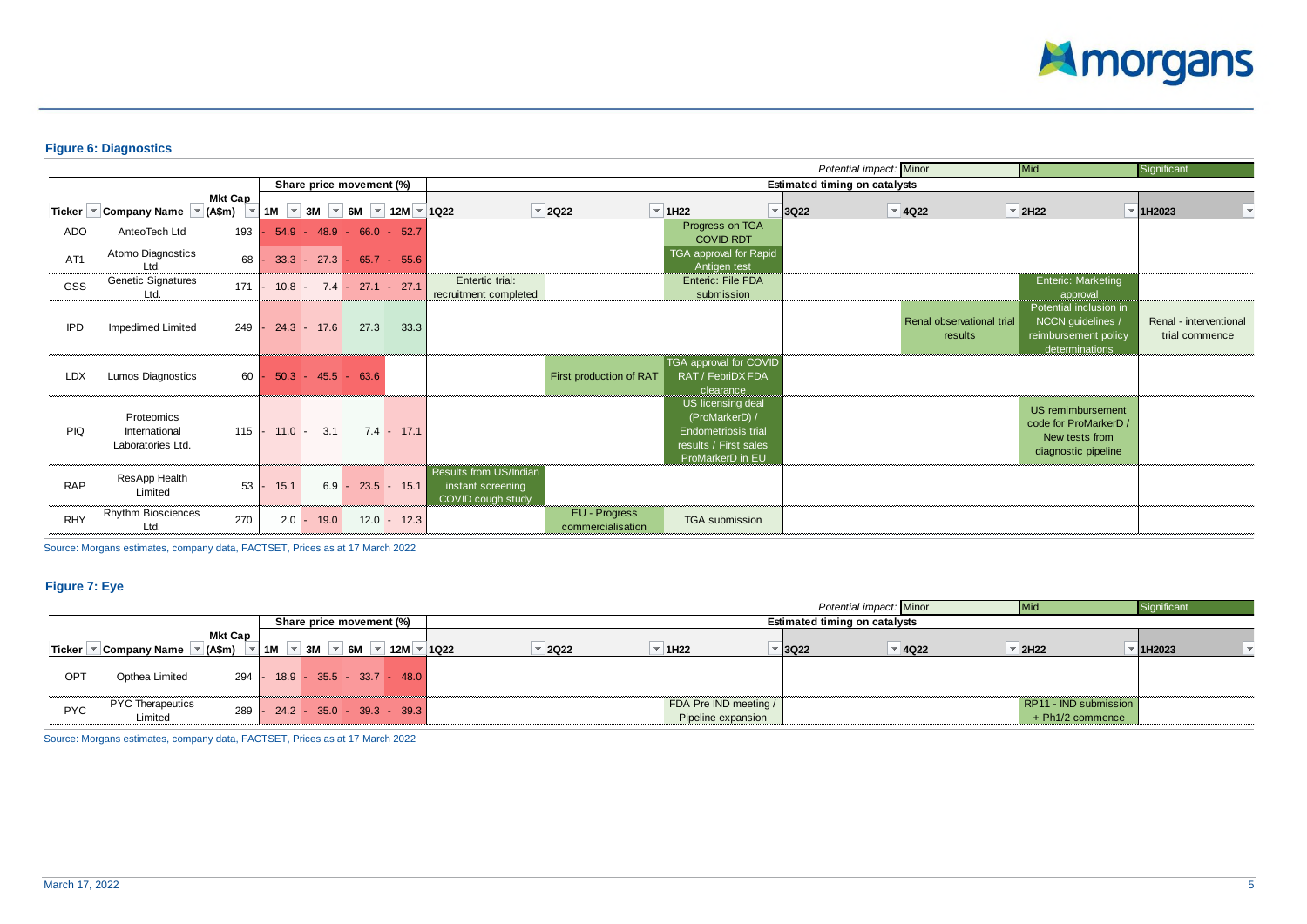

# **Figure 8: Fibrosis**

|            |                                                                      |                |                               |           |                          |                                     |                                                                           |                                                                                                                                                            |                                                                                                                                                |                               | Potential impact: Minor              | Mid                                                                                                                                                                   | Significant                                                               |
|------------|----------------------------------------------------------------------|----------------|-------------------------------|-----------|--------------------------|-------------------------------------|---------------------------------------------------------------------------|------------------------------------------------------------------------------------------------------------------------------------------------------------|------------------------------------------------------------------------------------------------------------------------------------------------|-------------------------------|--------------------------------------|-----------------------------------------------------------------------------------------------------------------------------------------------------------------------|---------------------------------------------------------------------------|
|            |                                                                      |                |                               |           | Share price movement (%) |                                     |                                                                           |                                                                                                                                                            |                                                                                                                                                |                               | <b>Estimated timing on catalysts</b> |                                                                                                                                                                       |                                                                           |
|            | Ticker $\blacktriangledown$ Company Name $\blacktriangledown$ (A\$m) | <b>Mkt Cap</b> | 1M<br>$\overline{\mathbf{v}}$ |           |                          | 3M $\sim$ 6M $\sim$ 12M $\sim$ 1Q22 |                                                                           | $\overline{2}$ 2022                                                                                                                                        | $\overline{1}$ 1H22                                                                                                                            | $\overline{\phantom{0}}$ 3Q22 | $\vert \cdot \vert$ 4Q22             | $\vert$ = 2H22                                                                                                                                                        | 1H2023                                                                    |
| 1AD        | AdAlta Ltd.                                                          | 24             | $1.3 -$                       |           |                          | $9.6 - 19.4 - 59.1$                 | Animal data available for<br>inhaled version of AD-<br>214                | Dose finding and clinical<br>formulation of inhaled<br>AD-214 / Pre-clinical<br>proof of concept +<br>milestone on GE<br>Healthcare PET imaging<br>program |                                                                                                                                                |                               |                                      | Initial experimental<br>results (in vitro) on<br>target under Carina<br>collaboration / Initial<br>functional data on i-body<br>binders against internal<br>Target #2 |                                                                           |
| <b>DXB</b> | Dimerix Limited                                                      | 56             | 28.6                          | $-25.5$ - |                          | $37.5 - 34.0$                       | Interim safety data on<br><b>REMAP-CAP COVID</b><br>Ph <sub>3</sub> study | Interim data on<br><b>CLARITY COVID Ph3</b><br>study                                                                                                       |                                                                                                                                                |                               |                                      |                                                                                                                                                                       | FSGS Ph3 study Part 1<br>data (triggers options<br>expiry to fund Part 2) |
| <b>PXS</b> | Pharmaxis Ltd                                                        | $47 -$         | 12.4                          |           | $-19.0 - 41.4$           | 2.3                                 |                                                                           |                                                                                                                                                            | Ph <sub>2</sub> MF recruitment<br>complete / Ph1-2<br>Hepatocellular cancer<br>study commencement /<br>Ph1c scarring<br>recruitment completion |                               | Scarring                             | Ph1c results PXS-6302 - Ph2 top line results PXS-<br>5505 in MF                                                                                                       |                                                                           |

Source: Morgans estimates, company data, FACTSET, Prices as at 17 March 2022

#### **Figure 9: Gut health**

|            |                             |                   |          |    |                          |                      |                                 |                                                                  |                  |                                   | Potential impact: Minor              |          |                                   | Mid                                                            | Significant                                                                                                                  |
|------------|-----------------------------|-------------------|----------|----|--------------------------|----------------------|---------------------------------|------------------------------------------------------------------|------------------|-----------------------------------|--------------------------------------|----------|-----------------------------------|----------------------------------------------------------------|------------------------------------------------------------------------------------------------------------------------------|
|            |                             |                   |          |    | Share price movement (%) |                      |                                 |                                                                  |                  |                                   | <b>Estimated timing on catalysts</b> |          |                                   |                                                                |                                                                                                                              |
| Ticker     | Company Name                | Mkt Cap<br>(A\$m) | 1M       | 3M | $\vert \cdot \vert$ 6M   | $12M$ = 1Q22         |                                 | $\sqrt{2Q22}$                                                    | 1H <sub>22</sub> |                                   | <del>-</del> I3Q22                   | $= 4022$ |                                   | $\overline{2}$ 2H22                                            | 1H2023                                                                                                                       |
| <b>ANR</b> | Anatara Lifesciences<br>Ltd |                   | $13.0 -$ |    |                          | $31.0 - 35.5 - 45.9$ |                                 |                                                                  |                  |                                   | GaRP; Phase I/II;<br>Interim report  |          | 3FDC; Phase I/II; Final<br>Report |                                                                | GaRP; Phase VII; Final<br>report                                                                                             |
| <b>IMC</b> | Immuron                     | $24 -$            | 8.7      |    |                          |                      | 34.4 - 51.2 NMRC IND submission | NMRC Ph <sub>2</sub> : initiation<br><b>ETEC</b> challenge study |                  | <b>IMM-124E IND</b><br>submission |                                      |          |                                   | NMRC ETEC Ph2:<br>Topline results / IMM-<br>529 IND submission | NMRC Campulobacter<br>Ph2: Topline results /<br>IMM-124E ETEC:<br>Topline results / Ph <sub>2</sub><br><b>CDI</b> initiation |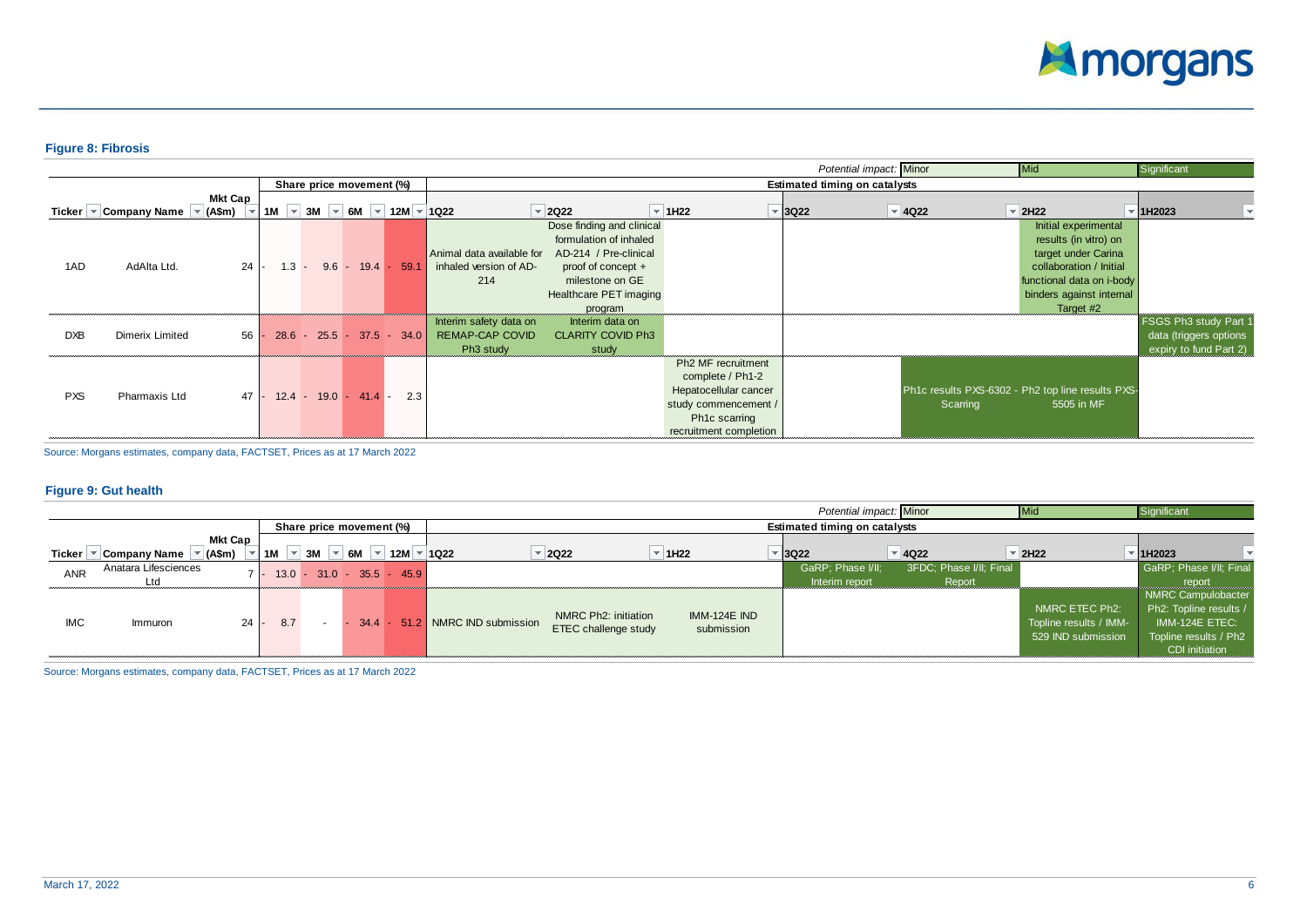

#### **Figure 10: Inflammation**

|            |                                                                     |         |                                                               |                              |                                                                        |                     | Potential impact: Minor                                    |                                                                                                                               | Mid                                                                            | Significant                                                                                    |
|------------|---------------------------------------------------------------------|---------|---------------------------------------------------------------|------------------------------|------------------------------------------------------------------------|---------------------|------------------------------------------------------------|-------------------------------------------------------------------------------------------------------------------------------|--------------------------------------------------------------------------------|------------------------------------------------------------------------------------------------|
|            |                                                                     |         | Share price movement (%)                                      |                              |                                                                        |                     | <b>Estimated timing on catalysts</b>                       |                                                                                                                               |                                                                                |                                                                                                |
|            | <b>Mkt Cap</b><br>Ticker → Company Name $\blacktriangledown$ (A\$m) |         | 1M $\sqrt{ }$ 3M $\sqrt{ }$ 6M $\sqrt{ }$ 12M $\sqrt{ }$ 1Q22 |                              | $\vert$ = 2Q22                                                         | $\overline{=}$ 1H22 | $\overline{2}$ 3Q22                                        | $\vert \cdot \vert$ 4Q22                                                                                                      | $\overline{2}$ 2H22                                                            | 1H2023                                                                                         |
| ANP        | Antisense<br>84<br>Therapeutics Limited                             |         | $21.9 - 32.4 - 28.6 - 30.6$                                   | FDA tox protocol<br>feedback | Animal model - new<br>indication results                               |                     | Animal model -<br><b>Dystrophin combination</b><br>results | dosed                                                                                                                         | Ph2/3 EU - first patient Animal model - Chronic<br>dosing phase data           |                                                                                                |
| <b>CYP</b> | Cynata Therapeutics<br>62<br>Limited                                | $2.3 -$ | $9.5 - 23.9 - 35.3$                                           |                              |                                                                        |                     |                                                            | Complete recruitment<br>$(n=30)$ for Ph1-2 diabetic<br>foot ulcer / Recruitment<br>$(n=24)$ Ph1-2 respiratory<br>(MEND trial) | Advance US reg<br>strategy / Commence<br>Ph <sub>2</sub> G <sub>MD</sub> trial |                                                                                                |
| <b>RGS</b> | Regeneus Ltd.                                                       |         | 19 - 14.9 - 13.7 - 13.7 - 45.2                                | commencement                 | Sygenus: Ph1 pain trial Progenza: KOA Ph2 US<br><b>IND</b> application |                     | <b>IND</b> approval                                        | Progenza: KOA Ph2 US Progenza: KOA Ph2 US manufacturing process<br>patient recruitment                                        | JPN: establishment of<br>milestone payment<br>(US\$3m)                         | Ph2 (JPN) KOA: 2 X<br>US\$1.5m milestone<br>payment (50%<br>recruitment & 100%<br>recruitment) |

Source: Morgans estimates, company data, FACTSET, Prices as at 17 March 2022

#### **Figure 11: Medicinal cannabis**

|        |                     |         |    |    |                           |                    |      |                        |                  |                       | Potential impact: Minor              |                     | Siɑnificant |  |
|--------|---------------------|---------|----|----|---------------------------|--------------------|------|------------------------|------------------|-----------------------|--------------------------------------|---------------------|-------------|--|
|        |                     |         |    |    | Share price movement (%)  |                    |      |                        |                  |                       | <b>Estimated timing on catalysts</b> |                     |             |  |
|        |                     | Mkt Cap |    |    |                           |                    |      |                        |                  |                       |                                      |                     |             |  |
| Ticker | <b>Company Name</b> | (A\$m)  | 1M | 3M | 6M                        | 12M $\overline{ }$ | 1022 | <b>2Q22</b>            | 1H <sub>22</sub> | ▼ 3Q22                | $\overline{9}$ 4Q22                  | $\overline{2}$ 2H22 | 1H2023      |  |
|        |                     |         |    |    |                           |                    |      |                        |                  | First commercial crop |                                      |                     |             |  |
| CAN    | Cann Group Ltd.     | $88 -$  |    |    | $8.2 - 12.9 - 9.8 - 56.8$ |                    |      | First commercial crops |                  | harvest / Satipharm   |                                      |                     |             |  |
|        |                     |         |    |    |                           |                    |      | commence               |                  | commercial production |                                      |                     |             |  |
|        |                     |         |    |    |                           |                    |      |                        |                  | commencement          |                                      |                     |             |  |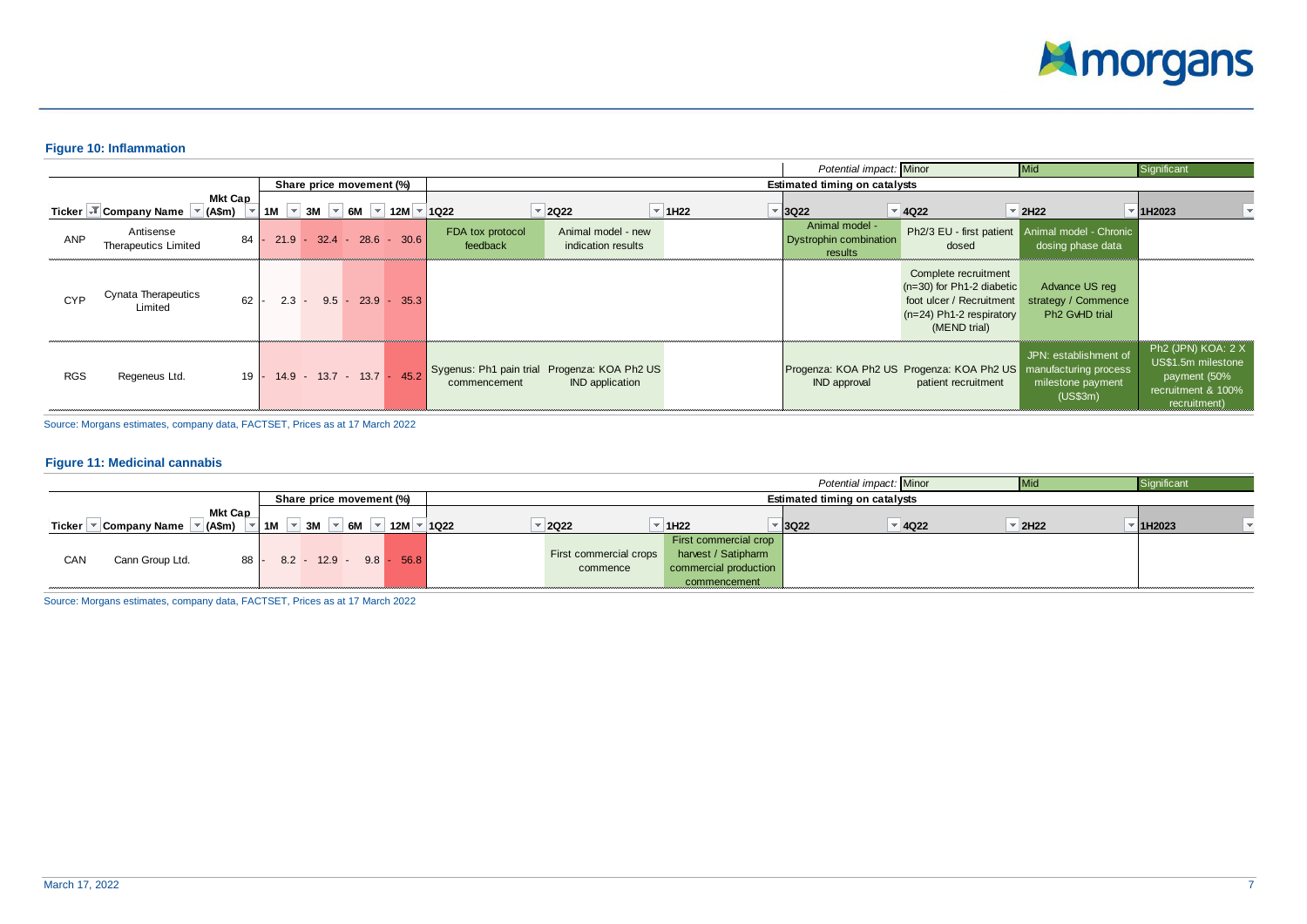

# **Figure 12: Oncology**

|                 |                                                    |                                            |         |                 |                             |                                                           |                                                                                                          |                                                                                                                            |                                                                                      | Potential impact: Minor                                                |                                                        | Mid                                                                                                                                                            | Significant                      |
|-----------------|----------------------------------------------------|--------------------------------------------|---------|-----------------|-----------------------------|-----------------------------------------------------------|----------------------------------------------------------------------------------------------------------|----------------------------------------------------------------------------------------------------------------------------|--------------------------------------------------------------------------------------|------------------------------------------------------------------------|--------------------------------------------------------|----------------------------------------------------------------------------------------------------------------------------------------------------------------|----------------------------------|
|                 |                                                    |                                            |         |                 | Share price movement (%)    |                                                           |                                                                                                          |                                                                                                                            |                                                                                      | <b>Estimated timing on catalysts</b>                                   |                                                        |                                                                                                                                                                |                                  |
|                 | Ticker $\sqrt{\ }$ Company Name $\sqrt{\ }$ (A\$m) | <b>Mkt Cap</b><br>$\overline{\phantom{a}}$ |         |                 |                             | 1M $\sqrt{}$ 3M $\sqrt{}$ 6M $\sqrt{}$ 12M $\sqrt{}$ 1Q22 |                                                                                                          | $= 2Q22$                                                                                                                   | $\vert$ = 1H22                                                                       | $\overline{\phantom{a}}$ 3Q22                                          | $\overline{4}$ 4Q22                                    | $\overline{\phantom{a}}$ 2H22                                                                                                                                  | $\vert$ 1H2023                   |
| <b>ATX</b>      | Amplia Therapeutics<br>Ltd.                        | 27                                         |         |                 | $15.2 - 9.7 - 32.6 - 45.6$  |                                                           |                                                                                                          | Ph2 pancreatic cancer<br>trial commencement /<br>Pre-IND feedback                                                          |                                                                                      | Ph2 Pulmonary fibrosis - IND opened for AMP945<br><b>HREC</b> approval |                                                        |                                                                                                                                                                |                                  |
| CU <sub>6</sub> | Clarity<br>Pharmaceuticals Ltd.                    | 133                                        |         | $28.3 - 26.8$   | 61.8<br>ı.                  |                                                           |                                                                                                          | SECuRE Ph1/2a: First<br>patient in dose<br>escalation study /<br>COBRA Ph1/2:<br>recruitment commences                     |                                                                                      |                                                                        |                                                        |                                                                                                                                                                |                                  |
| IBX             | Imagion Biosystems<br>Ltd.                         | 48                                         |         |                 | $32.8 - 42.7 - 35.8 - 73.1$ |                                                           |                                                                                                          |                                                                                                                            |                                                                                      |                                                                        |                                                        | Ph1 HER2 study<br>completion                                                                                                                                   |                                  |
| <b>IMM</b>      | Immutep Ltd                                        | 299                                        | $5.4 -$ |                 | $24.7 - 34.0$               | 5.4                                                       |                                                                                                          |                                                                                                                            | TACTI-002: Ph2 NSCLC<br>and 2nd line HNSCC<br>Part C interim data                    |                                                                        |                                                        | NSIGHT-003: Ph2b 1st<br>line HNSCC Interim<br>results                                                                                                          |                                  |
| IMU             | Imugene Limited                                    | 1,491                                      |         | $17.7 - 44.0 -$ | 45.2                        | 112.5                                                     |                                                                                                          |                                                                                                                            |                                                                                      |                                                                        |                                                        |                                                                                                                                                                |                                  |
| <b>IVX</b>      | Invion Ltd.                                        | 103                                        |         | $-11.1 - 11.1$  | $\sim$                      | 77.8                                                      |                                                                                                          |                                                                                                                            | <b>Clinical Trial Indication</b><br>targets (Cancer) and<br>proof of concept results |                                                                        |                                                        | <b>Early Stage findings</b><br>from atheroclerosis &<br>infectious diseases<br>(AID), Initiate clinical tial<br>- skin cancer, initiated<br>2nd clinical trial |                                  |
| KZA             | Kazia Therapeutics<br>Ltd                          | 114                                        |         |                 | $13.1 - 20.0 - 39.4 - 36.1$ |                                                           |                                                                                                          |                                                                                                                            | Ph <sub>2</sub> commence<br>recruitment paxalisib<br><b>GBM</b>                      |                                                                        |                                                        |                                                                                                                                                                |                                  |
| <b>MDC</b>      | Medlab Clinical Ltd                                | 36                                         |         |                 | $19.2 - 30.0 - 36.4 - 64.4$ |                                                           |                                                                                                          |                                                                                                                            | Partial CMC / stability<br>testing                                                   | UK compassionate use                                                   | mRNA / NanoCelle<br><b>COVID</b> government<br>readout | Commence Ph3 trials /<br>US compassionate use<br>(botanical)                                                                                                   | Full CMC / Complete<br>stability |
| <b>NOX</b>      | Noxopharm Ltd.                                     | 96                                         | 18.5    | $5.7 -$         |                             | $35.9 - 51.8$                                             | CEP-2 dose<br>escalation/expansion<br>commencement                                                       |                                                                                                                            | Interim results IONIC<br>study                                                       |                                                                        |                                                        | CEP-2 dose<br>escalation/expansion<br>completion / Interim<br>results IONIC study                                                                              | DARRT-2 Ph1/2<br>completion      |
| <b>PAA</b>      | <b>Pharmaust Limited</b>                           | 31                                         | 1.0     | 7.7             |                             | $12.6 - 2.0$                                              |                                                                                                          | Ph <sub>1/2</sub> trial<br>commencement for<br>MND & COVID-19                                                              |                                                                                      | Ph <sub>3</sub> trial<br>commencement for<br><b>Canine Cancer</b>      | Ph2 trial start human<br>cancers                       | Licensing agreement -<br>animal health                                                                                                                         |                                  |
| <b>PTX</b>      | Prescient<br>Therapeutics Limited                  | 104                                        |         |                 | $20.0 - 30.4 - 40.7$        | 60.0                                                      | PTX-100 (PTCL)<br>commence expansion<br>cohort                                                           | PTX-200 (AML) Ph1b/2<br>top-line results                                                                                   |                                                                                      | PTX-100 complete<br>cohort                                             | enrolment of expansion PTX-100 full recruitment        |                                                                                                                                                                |                                  |
| <b>RAC</b>      | Race Oncology Ltd.                                 | 415                                        |         |                 | $9.1 - 20.7 - 26.8 - 33.5$  |                                                           | HREC approval for<br>Ph1/2 trial in AML                                                                  |                                                                                                                            |                                                                                      | IND filing for AML                                                     | Ph <sub>2</sub> b Breast Cancer<br>results             |                                                                                                                                                                |                                  |
| <b>TLX</b>      | Telix<br>Pharmaceuticals Ltd.                      | 1.458                                      |         |                 | $20.8 - 40.3 - 36.9$        |                                                           | ProstACT ethics<br>approval / STARLIGHT 2<br>11.9 initial dosing / ZIRCON<br>Ph3 recruitment<br>complete | Illucix reimbursement<br>decision / Ph1<br>qlioblastoma<br>commencement / first<br>commercial sales<br>AUS/US / EMA update |                                                                                      |                                                                        |                                                        | Full reimbursement in<br>US / ZIRCON study<br>eadout / Kidney cancer<br>maging agent BLA filing<br>update / CUPID alpha<br>therapy interim update              |                                  |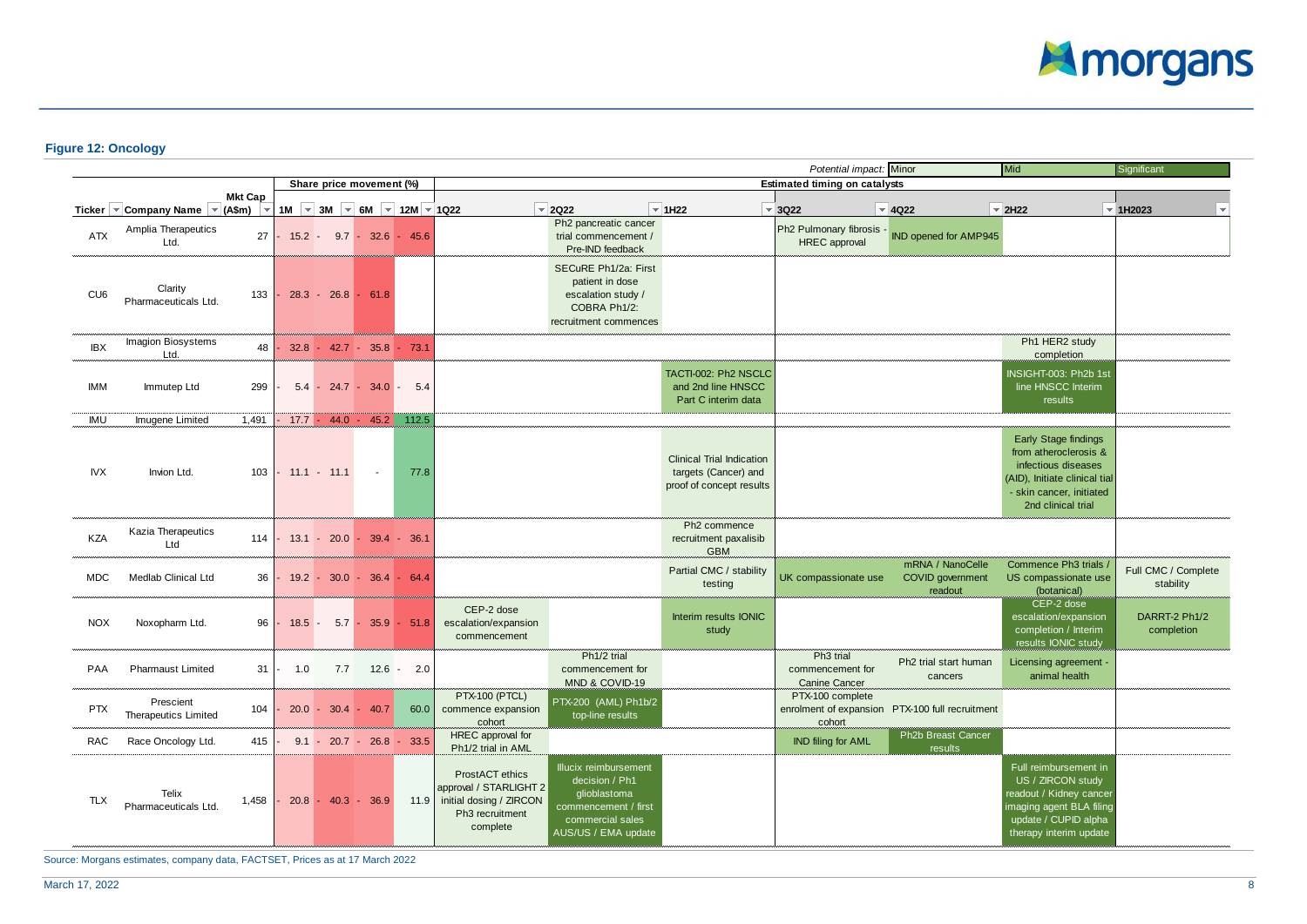

# **Figure 13: SaaS**

|            |                                         |                     |      |                                                               |  |                     |                                                                                                            | Potential impact: Minor              |                          | Mid                                 | Significant                         |
|------------|-----------------------------------------|---------------------|------|---------------------------------------------------------------|--|---------------------|------------------------------------------------------------------------------------------------------------|--------------------------------------|--------------------------|-------------------------------------|-------------------------------------|
|            |                                         |                     |      | Share price movement (%)                                      |  |                     |                                                                                                            | <b>Estimated timing on catalysts</b> |                          |                                     |                                     |
|            | Ticker $\vert \cdot \vert$ Company Name | Mkt Cap<br>⊺ (A\$m) |      | 1M $\sqrt{ }$ 3M $\sqrt{ }$ 6M $\sqrt{ }$ 12M $\sqrt{ }$ 1Q22 |  | $\overline{2}$ 2Q22 | $\overline{=}$ 1H22                                                                                        | $\overline{\phantom{0}}$ 3Q22        | $\vert \cdot \vert$ 4Q22 | $\vert$ = 2H22                      | 1H2023                              |
| <b>ALC</b> | <b>Alcidion Group</b><br>Limited        | 241                 |      | $17.4 - 26.9 - 49.7 - 33.2$                                   |  |                     | Contract win<br>announcements                                                                              |                                      |                          | Contract win<br>announcements       |                                     |
| IME        | ImExHS Limited                          | 26                  |      | $15.3 - 15.8 - 44.8 - 62.6$                                   |  |                     | New contract wins                                                                                          |                                      |                          | New contract wins                   |                                     |
| M7T        | Mach7 Technologies<br>Ltd.              | 201                 | 12.7 | $0.6 - 18.0 - 31.0$                                           |  |                     | New contract wins                                                                                          |                                      |                          | New contract wins                   |                                     |
| <b>MDR</b> | MedAdvisor Limited                      | $98$ -              |      | $18.8 - 29.7 - 16.1 - 22.4$                                   |  | Walmart go live     |                                                                                                            |                                      |                          |                                     |                                     |
| <b>VHT</b> | Volpara Health<br>Technologies Ltd.     | 171                 |      | $12.8 - 34.0 - 45.6 - 47.5$                                   |  |                     | RevealDx TGA approval<br>/ Breast Screen contract<br>commencement /<br>Material contract wins<br>(ongoing) |                                      |                          | Material contract wins<br>(ongoing) | Material contract wins<br>(ongoing) |

Source: Morgans estimates, company data, FACTSET, Prices as at 17 March 2022

#### **Figure 14: Services**

|                          |                                                     |                |  |  |  |                                                                                                   |                                                                                                                                      |                                                                                         |                | Potential impact: Minor                                                                               |                                                            | <b>Mid</b>                                                | Significant                                                                                                           |  |
|--------------------------|-----------------------------------------------------|----------------|--|--|--|---------------------------------------------------------------------------------------------------|--------------------------------------------------------------------------------------------------------------------------------------|-----------------------------------------------------------------------------------------|----------------|-------------------------------------------------------------------------------------------------------|------------------------------------------------------------|-----------------------------------------------------------|-----------------------------------------------------------------------------------------------------------------------|--|
| Share price movement (%) |                                                     |                |  |  |  |                                                                                                   |                                                                                                                                      | <b>Estimated timing on catalysts</b>                                                    |                |                                                                                                       |                                                            |                                                           |                                                                                                                       |  |
|                          | Ticker $\vert \cdot \vert$ Company Name<br>″ (A\$m) | <b>Mkt Cap</b> |  |  |  | 1M $\vert \cdot \vert$ 3M $\vert \cdot \vert$ 6M $\vert \cdot \vert$ 12M $\vert \cdot \vert$ 1Q22 |                                                                                                                                      | $\vert$ = 2Q22                                                                          | $\vert$ = 1H22 | $\overline{\phantom{a}}$ 3Q22                                                                         | $\vert \cdot \vert$ 4Q22                                   | $\vert$ = 2H22                                            | 1H2023                                                                                                                |  |
| 1ST                      | 1st Group Ltd.                                      |                |  |  |  | $5 - 30.8 - 23.0 - 42.3 - 72.0$                                                                   |                                                                                                                                      |                                                                                         |                |                                                                                                       | <b>Accelerated sales</b><br>impact from major<br>contracts | Potential acquisition /<br>Progress on major<br>contracts |                                                                                                                       |  |
| MEM                      | Memphasys Ltd                                       | $50 -$         |  |  |  | $1.6 - 34.4 - 8.7 - 22.2$                                                                         | Start of patient<br>recruitment - Monash<br><b>IVF clinical trial for Felix</b><br>device / Horse<br>pregnancy prediction<br>results | <b>Publishing of Felix</b><br>device in vitro<br>performance results<br>from KOL trials |                |                                                                                                       |                                                            |                                                           |                                                                                                                       |  |
| OPL                      | Opyl Ltd.                                           |                |  |  |  |                                                                                                   | 4 - 24.7 - 41.7 - 48.1 - 62.2 Opin: Launch in Spanish                                                                                | Release of Opin 2.0                                                                     |                | Opin feature releases:<br>patient survey +<br>customer cashboard +<br>patient EOI and data<br>trading |                                                            | Opin 2.0: Partner with<br>Asian CRO                       | Partner with US CRO /<br>HIPPA compliance<br>certification / Data trial<br>#4: TrialKey / First<br>customers TrialKey |  |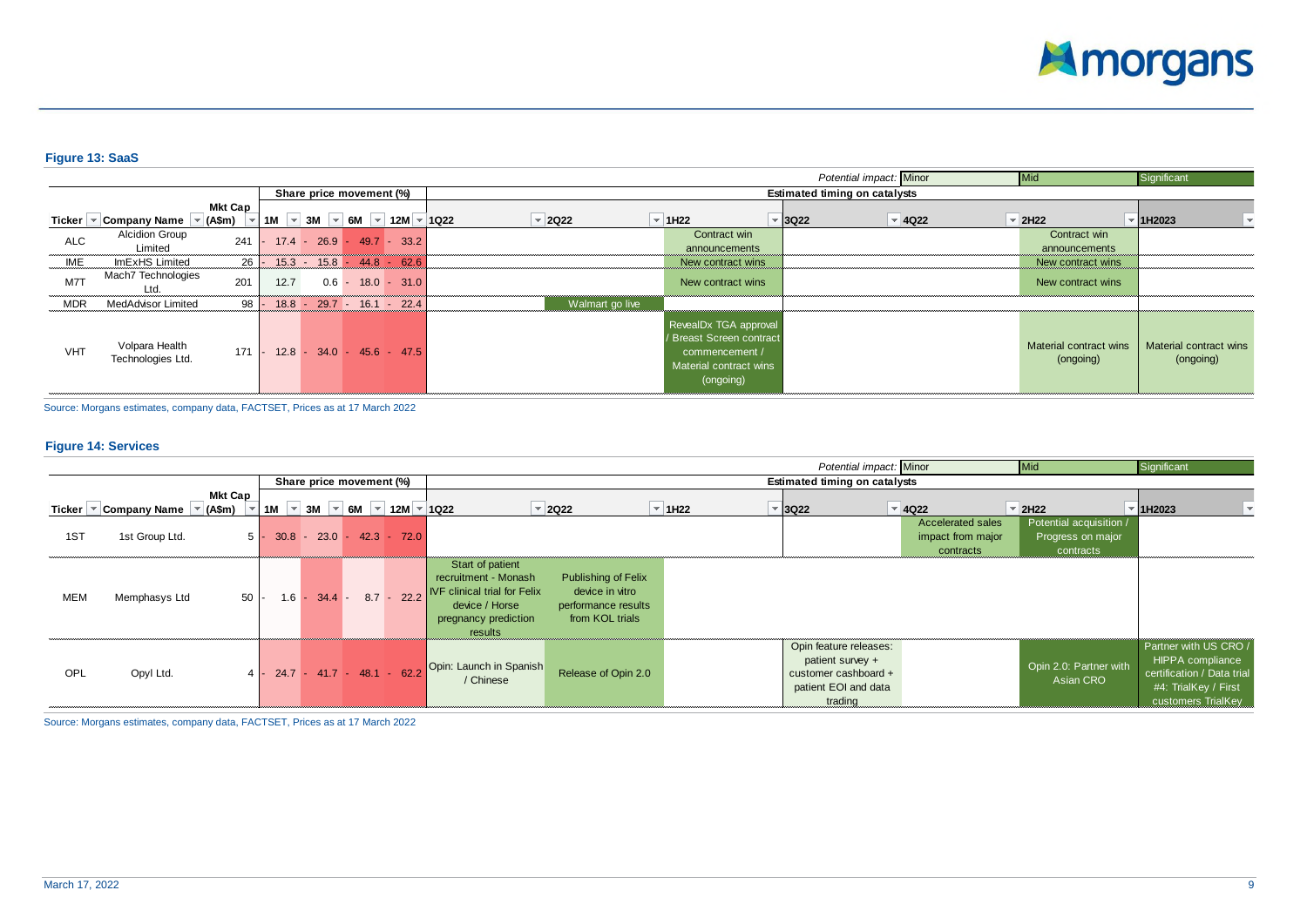

## **Figure 15: Skin**

|                          |                                       |                      |    |         |      |      |                                                            |                                        |                  | Potential impact: Minor                                   |          |                  | Significant |
|--------------------------|---------------------------------------|----------------------|----|---------|------|------|------------------------------------------------------------|----------------------------------------|------------------|-----------------------------------------------------------|----------|------------------|-------------|
| Share price movement (%) |                                       |                      |    |         |      |      |                                                            | <b>Estimated timing on catalysts</b>   |                  |                                                           |          |                  |             |
| Ticker                   | <b>Company Name</b>                   | Mkt Cap<br>$(A\$ fm) | 1M | 3M      | 6M   | 12M  | 1022                                                       | 2022                                   | 1H <sub>22</sub> | $ 3Q22\rangle$                                            | $= 4022$ | 2H <sub>22</sub> | 1H2023      |
| <b>BOT</b>               | Botanix<br>Pharmaceuticals<br>Limited | 59                   |    | $8.9 -$ | 15.3 | 47.0 | Ph <sub>2</sub> b study<br>commencement<br>(Antimicrobial) | Canine dermatitis -<br>topline results | enrolment        | Ph1b/2 Rosacea: Full Ph1b/2 Rosacea: Top-<br>line results |          |                  |             |

Source: Morgans estimates, company data, FACTSET, Prices as at 17 March 2022

#### **Figure 16: Veterinary**

|                                  |                           |                     |                           |                    | Potential impact: Minor              | l IVII)                | Significant         |  |
|----------------------------------|---------------------------|---------------------|---------------------------|--------------------|--------------------------------------|------------------------|---------------------|--|
|                                  | Share price movement (%)  |                     |                           |                    | <b>Estimated timing on catalysts</b> |                        |                     |  |
| <b>Mkt Cap</b>                   |                           |                     |                           |                    |                                      |                        |                     |  |
| (A\$m)<br>Ticker<br>Company Name | 6M<br>3M<br>1M<br>12M     | <b>2Q22</b><br>1022 | ▼ 1H22                    | <del>-</del> I3Q22 | $\overline{4}$ 4Q22                  | $-2H22$                | <sup>-</sup> 1H2023 |  |
| Apiam Animal Health              |                           |                     |                           |                    |                                      | Contributions from new |                     |  |
| $113 -$<br>AHX                   | $5.2 - 7.4 - 18.5$<br>0.6 |                     | Strategic acquisitions to |                    |                                      | products (Xtend 21 /   |                     |  |
| Ltd.                             |                           |                     | expand market reach       |                    |                                      | ACE vaccines)          |                     |  |

Source: Morgans estimates, company data, FACTSET, Prices as at 17 March 2022

#### **Figure 17: Viral**

|            | Potential impact: Minor<br><b>Mid</b> |                                        |          |                                            |                                  |     |                                      |                                      |                                        |                   | Significant                          |                                             |            |  |
|------------|---------------------------------------|----------------------------------------|----------|--------------------------------------------|----------------------------------|-----|--------------------------------------|--------------------------------------|----------------------------------------|-------------------|--------------------------------------|---------------------------------------------|------------|--|
|            |                                       |                                        |          |                                            | Share price movement (%)         |     |                                      |                                      |                                        |                   | <b>Estimated timing on catalysts</b> |                                             |            |  |
|            | Ticker   ▼ Company Name               | <b>Mkt Cap</b><br>$\sqrt{\tau}$ (A\$m) | 1M       | $\vert \cdot \vert$ 3M $\vert \cdot \vert$ | 6M<br>$\rightarrow$              | 12M | $\vert$ = 1022                       | $= 2022$                             | 1H <sub>22</sub>                       | <sup>-</sup> 3Q22 | $\overline{4}$ 4Q22                  | $=$ 2H22                                    | $=$ 1H2023 |  |
| BIT        | <b>Biotron Limited</b>                | $46 -$                                 | $1.5 -$  | 28.6                                       | $22.6 -$                         | 4.4 |                                      |                                      | FDA feedback for<br><b>COVID</b> trial |                   |                                      | Topline Ph2 results -<br><b>HIV</b>         |            |  |
| EX1        | Exopharm Ltd.                         |                                        |          |                                            | $39 - 29.6 - 40.5 - 48.5 - 67.5$ |     | Commencement of<br>AIRM LEAP project |                                      |                                        |                   |                                      |                                             |            |  |
| <b>RCE</b> | Recce<br>Pharmaceuticals Ltd.         | 160                                    | $17.9 -$ |                                            | $5.2 - 3.7 - 10.2$               |     |                                      | Ph1 dose ranging study<br>completion |                                        |                   |                                      | Licencing and<br>partnering<br>developments |            |  |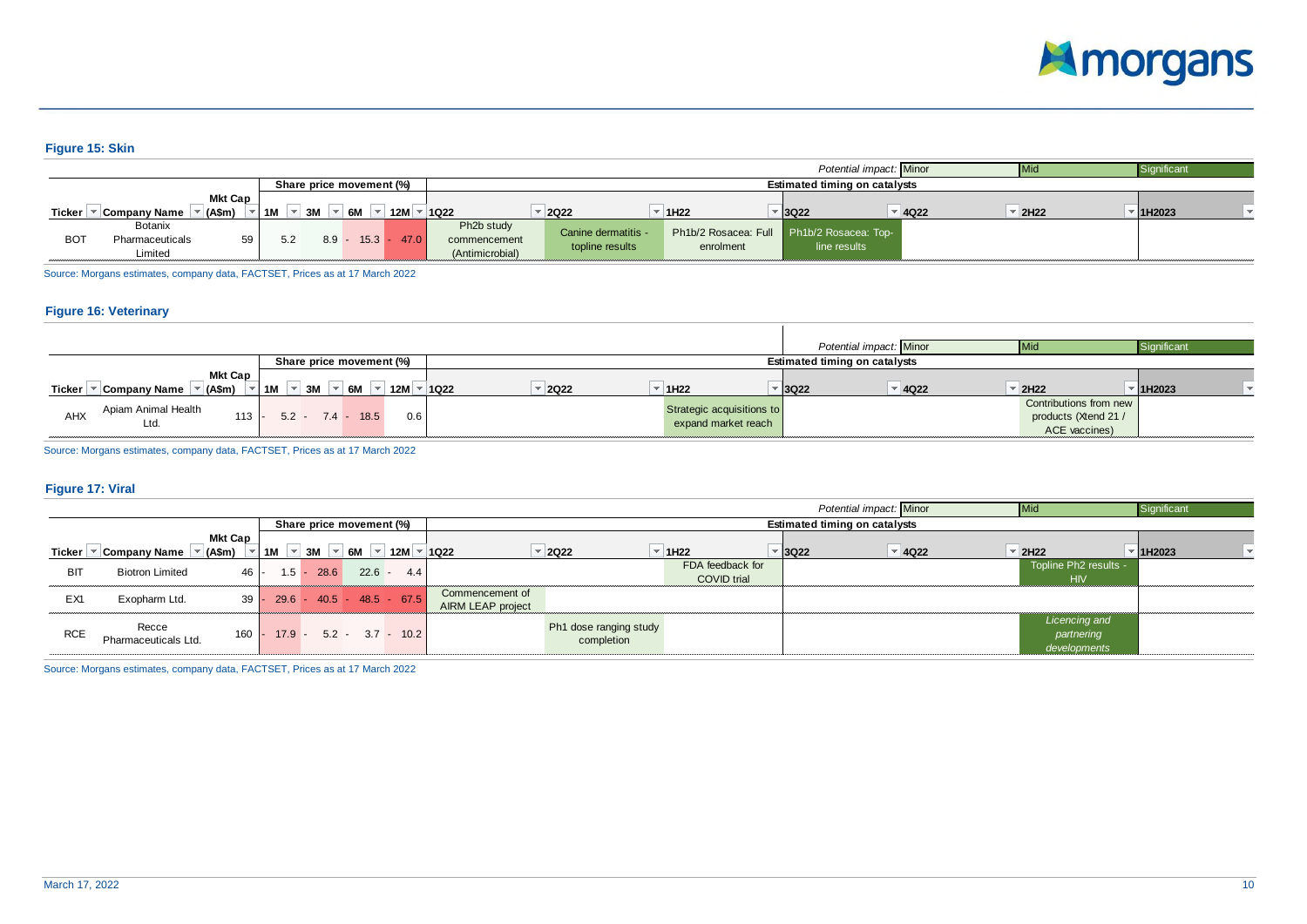

# **Figure 18: Wound**

|            | Significant<br>Potential impact: Minor<br>Mid      |                |          |               |                                                                                                |  |  |                                                                             |                                                    |                                                                      |                                 |                                                                                                                                |                                         |  |  |  |
|------------|----------------------------------------------------|----------------|----------|---------------|------------------------------------------------------------------------------------------------|--|--|-----------------------------------------------------------------------------|----------------------------------------------------|----------------------------------------------------------------------|---------------------------------|--------------------------------------------------------------------------------------------------------------------------------|-----------------------------------------|--|--|--|
|            |                                                    |                |          |               | Share price movement (%)                                                                       |  |  | <b>Estimated timing on catalysts</b>                                        |                                                    |                                                                      |                                 |                                                                                                                                |                                         |  |  |  |
|            | Ticker $\sqrt{\ }$ Company Name $\sqrt{\ }$ (A\$m) | <b>Mkt Cap</b> | 1M       |               | $\vert \cdot \vert$ 3M $\vert \cdot \vert$ 6M $\vert \cdot \vert$ 12M $\vert \cdot \vert$ 1Q22 |  |  | $\vert$ = 2Q22                                                              | $\vert$ $\tau$ 1H22                                | $\overline{\phantom{a}}$ 3Q22                                        | $\vert \cdot \vert$ 4Q22        | $\vert \cdot \vert$ 2H22                                                                                                       | 1H2023                                  |  |  |  |
| ARX        | Aroa Biosurgery                                    | 229            |          |               | $23.0 - 38.0 - 37.4 - 44.2$                                                                    |  |  |                                                                             |                                                    | <b>Diabetic Foot Ulcer</b><br>study results                          |                                 |                                                                                                                                |                                         |  |  |  |
| AVH        | AVITA Medical Inc                                  | 258            | $16.5 -$ |               | $38.8 - 55.9 - 63.1$                                                                           |  |  |                                                                             |                                                    |                                                                      |                                 | PMDA approval of burns<br>in Japan and<br>commercial launch /<br>RECELL vitiligo & soft<br>tissue repair FDA PMA<br>submission |                                         |  |  |  |
| <b>NXS</b> | Next Science Ltd                                   | 184            |          |               | $15.9 - 25.0 - 34.8 - 29.1$                                                                    |  |  | SurgX expanded<br>coverage / TridentX US<br>launch / XPERIENCE<br>NZ launch |                                                    | <b>XPERIENCE US launch</b><br>via Zimmer / BlastX AUS<br>+ NZ launch |                                 | <b>XPERIENCE AUS</b><br>launch                                                                                                 |                                         |  |  |  |
| <b>TRP</b> | Tissue Repair Ltd                                  |                |          | $18.4 - 30.4$ |                                                                                                |  |  |                                                                             | Completion of product<br>familiarisation (TR Pro+) | Commercial launch of<br>TR-Pro+                                      | Commercial launch of<br>TR-Pro+ | Type-C meeting<br>(toxicology) / CMC<br>completion / Ph3 IND<br>submission                                                     | Ph3 Chronic Wound trial<br>commencement |  |  |  |